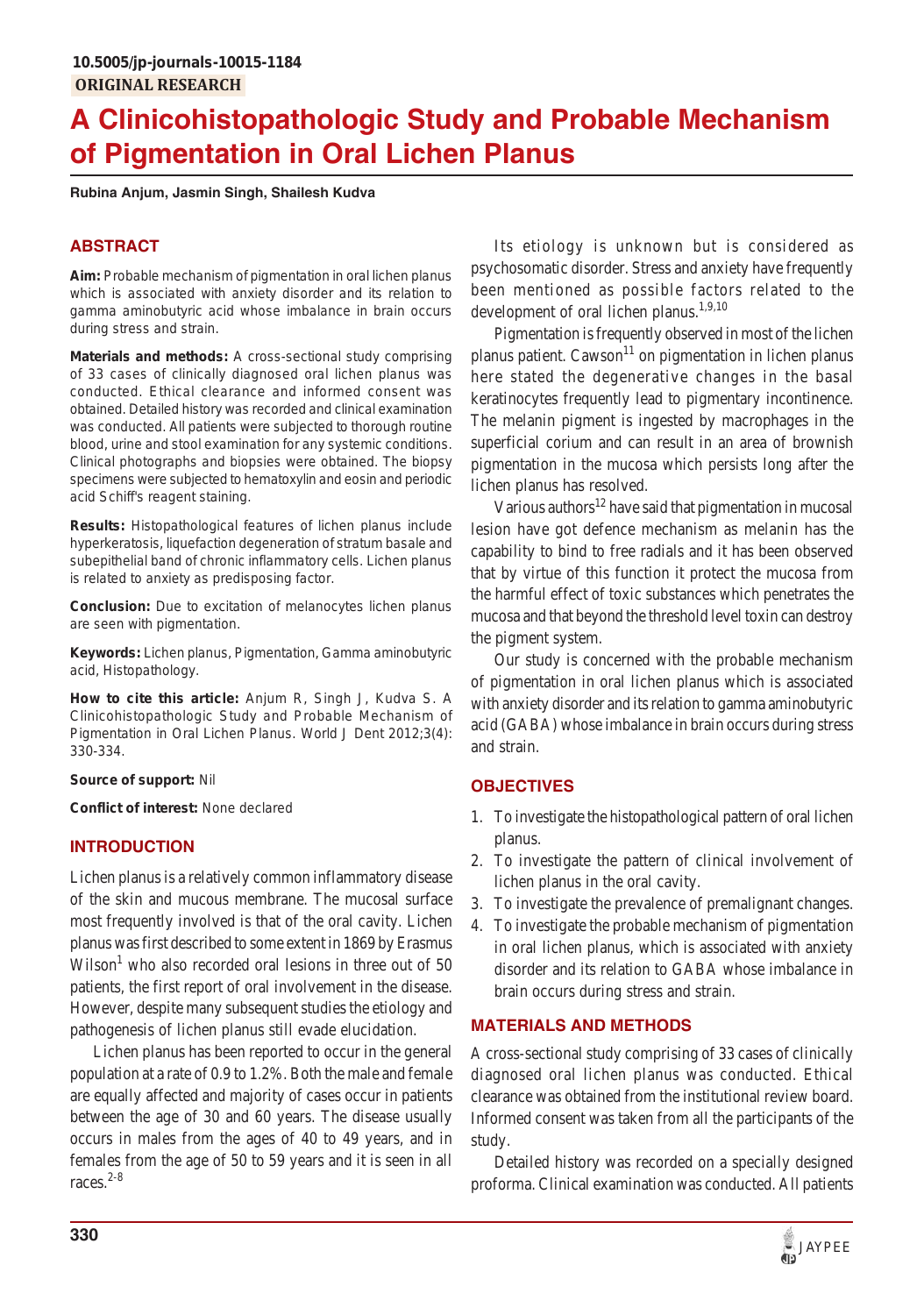were subjected to thorough routine blood, urine and stool examination for any systemic conditions.

The diagnostic criteria for oral lichen planus consisted of (Figs 1 and 2):

- 1. Lesions consisting of radiating white or gray velvety patches.
- 2. Lesions arrange in typical reticular patches or streaks.
- 3. Plaque-like lesions showing radiating striae at the periphery.
- 4. Frankly ulcerative or erosive lesions, irregular in size and shape, appearing raw and painful.
- 5. Surface of lesion smooth on palpation.

Clinical photographs and biopsies were obtained. The biopsy specimens were subjected to the following:

- 1. Hematoxylin and eosin (H&E) staining.
- 2. Periodic acid Schiff's (PAS) reagent staining.

All slides were examined under the light microscope using  $\times$ 10,  $\times$ 40 and  $\times$ 100 powers.



**Fig. 1:** Photomicrograph showing classical features of oral lichen planus showing hyperkeratosis, saw tooth rete pegs, subepithelial bands of inflammatory infilterate and basal cell degeneration (H&E ×10)

### **RESULTS**

Majority of the patients were in the age group of 40 to 59 years followed by five patients each in the age group of 2nd and 3rd decade and three in the 6th decade. The youngest patient was 21 years old and oldest patient was 67 years.

Males and females are almost equally affected since 16 males were affected against 17 females and M:F ratio is 1:1.1.

The buccal mucosa was the site most frequency involved (81.8%). The oral lesions on the buccal mucosa (Fig. 3) reported here were bilateral in almost all the cases except few and were mostly confined to the middle part of the cheek along the occlusal plane. Linear pattern was seen maximally in 18 cases (54.5%). Four cases (12.12%) showed hyperorthokeratosis and six cases showed presence of both hyperparakeratosis and hyperorthokeratosis. The hyperplastic epithelium was seen in 18 cases, atrophy in eight sections, and both hyperplastic and atrophic in two cases and the epithelium was found to be normal in five cases. Focal degeneration of basal cell degeneration occurred in only 59% cases of oral lichen planus. Broad and Blunt rete-pegs were noticed in 10 section (30.3%) while generalized flattening was noticed in seven section (21.2%) and two sections showed normal rete-pegs. Plasma cells were noticed in great numbers within the inflammatory infiltrate.

The melanin pigmentation was seen in the basal layer 18 sections and its extension in the upper part of lamina propria was seen in 15 sections. Thirty-two patients out of 33 patients (16 males and 16 females) gave history of anxiety (96.97%). Only one female patient (3.03%) did not show anxiety disorder.



**Fig. 2:** Photomicrograph showing melanin pigmentation at the upper part of connective tissue



**Fig. 3:** Pigmentation at the area of buccal mucosa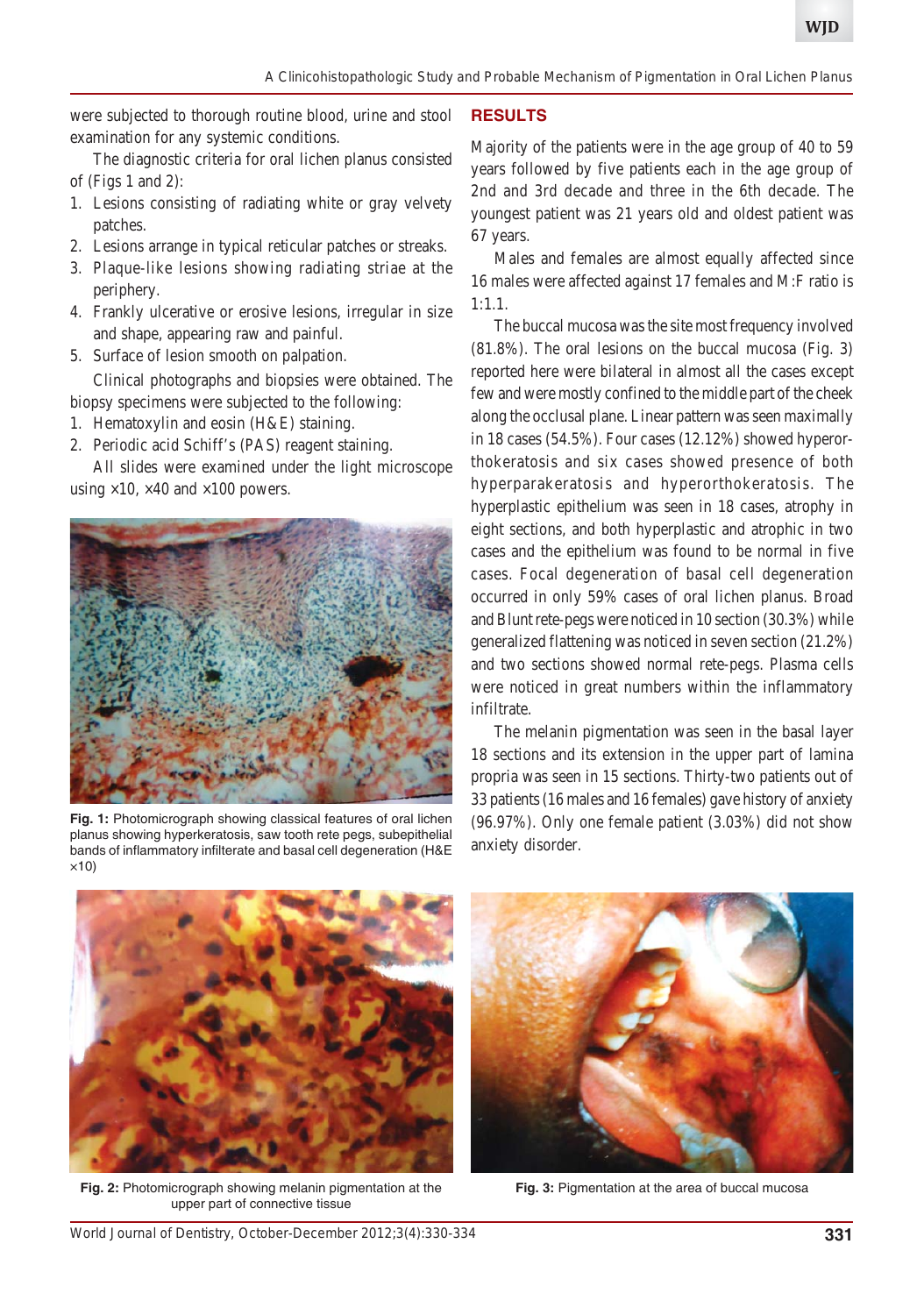#### **DISCUSSION**

It is well known that lichen planus is a chronic complex mucocutaneous disease of unknown etiology, uncertain pathogenesis and diverse histopathology.

A perusal of the medical and dental literature reveals that lichen planus may affect patients of any age from 6 months to 80 years. Pussey<sup>13</sup> has described a case of lichen planus in an infant under 6 months of age. Laufer and Kuffer $<sup>7</sup>$  found that majority of patients involved were</sup> between the age of 30 and 60 years while  $Cooke^{14}$  in his analysis of 50 cases of oral lichen planus reported his oldest patients to be a male aged 80 years and youngest, a female, aged 21 years. Shklar and McCarthy<sup>15</sup> in their study of 100 cases of oral lichen planus reported that the age of the patients varied from 13 to 78 years. Lichen planus has been reported by many workers like Tompkins et al,  $^{16}$  Banoczy,  $^{17}$ Lacy et al<sup>5</sup> who are also in agreement that lichen planus predominantly is a disease of the middle aged and elderly with ages ranging from 30 to 70 years. Tyldesley<sup>18</sup> in there study of 60 cases reported that the age of patients presenting with oral symptoms covers a wide range from 30 to 78 years. Our study is in agreement with these workers since majority of the patients were in the age group of 40 to 59 years followed by five patients each in the age group of 2nd and 3rd decade and three in the 6th decade. The youngest patient was 21 years old and oldest patient was 67 years.

In our study males and females are almost equally affected since 16 males were affected against 17 females and M:F ratio is 1:1.06. This finding of ours is in agreement with Moschella et al<sup>8</sup> and Shafer et al<sup>19</sup> who said that there is no dramatic sex predominance. Many<sup>5,6,20,21</sup> have reported female predilection, however, some investigators like Sehgal<sup>22</sup> and Shklar and McGrathy<sup>15</sup> found males to be affected more than females. Thus, there is contrasting evidence in the literature regarding the sex incidence of the disease.

From the accumulated data in the literature, it is evident that the buccal mucosa is the commonest site affected. This has been stated by workers like Jungell,<sup>23</sup> Andreasen,<sup>9</sup> Shklar and McGrathy,<sup>15</sup> Sehgal.<sup>22</sup> In our study too, the buccal mucosa was the site most frequency involved (81.8%). The oral lesions on the buccal mucosa reported here were bilateral in almost all the cases except few and were mostly confined to the middle part of the cheek along the occlusal plane. This may be due to the fact that the buccal mucosa in his region is subjected to trauma and irritation more often from the buccal cusps of the upper posterior teeth and thereby acting as a biologically fertile region for the development of lichen planus.

In this study, gingival was the second most affected site and was found to be in agreement with the finding of Shklar and Mcgrathy.<sup>15</sup>

The tongue was found to be involved in five cases  $(15.2\%)$ . This incidence is lower than studies by Andreasen<sup>9</sup> (72%), Shklar and McCarthy<sup>15</sup> (65%) but higher than that reported by Sehgal<sup>22</sup> (8.19%). The floor of the mouth was found to be involved in only one case (3.03%). This is an agreement with the finding of Andreasen<sup>9</sup> and Shklar and  $McGrathy<sup>15</sup>$  who reported an incidence of less than 10%.

Other sites involved in this study are retromolar areas (3.03%), hard palate (3.03%), labial mucosa (3.03%).

The oral lesion of lichen planus may take various clinical forms. Andreasen $9$  in his extensive study of 115 cases observed reticular patterns of the disease to be the most common (49 cases) followed by atrophic variety (24 cases), ulcerative (23 cases), plaque (14 cases) and a few cases with other types.

Silverman and Griffith noted that the erosive form of the disease was the most common one.  $Cooke^{14}$  classified the oral lesion of the lichen planus as linear, discrete-papular, confluent-papular, reticular, annular, pigmented, vesiculosus, bullous atrophic or erosive. Commonest was the linear pattern. The results of our study are in agreement with Cooke<sup>14</sup> study since linear pattern was seen maximally in 18 cases (54.5%).

Mild dysplastic epithelium is seen in lichen planus cases in our study. This is in agreement with various workers like Krutchkoff et al,<sup>24</sup> Katz,<sup>25</sup> Daftary et al,<sup>26</sup> Holmstrup.<sup>27</sup>

Heyden et al<sup>28</sup> in 1947 remarked that oral lichen planus lesion are characterized by increase in parakeratosis. McClatchey et al<sup>29</sup> (1975) reported the occurrence of parakeratosis in 60% of his cases while a high 86% was recorded by Andreasen.<sup>30</sup> The finding of this study is in agreement with these investigators since hyperparakeratosis was recorded in maximum number of cases (13 cases). While four cases (12.12%) showed hyperorthokeratosis and six cases showed presence of both hyperparakeratosis and hyperorthokeratosis.

Acanthosis has been reported in lichen planus by various workers like Andreasen,<sup>9</sup> Heyden et al,<sup>28</sup> Shklar and Meyer.<sup>31</sup> Mild to sever acanthosis was seen in 16 cases (48.5%).

The liquefaction degeneration of the stratum basale is said to be a consistent histological finding in oral lichen planus. It has been reported in cases of lichen planus by EL-Labban and Kramer,<sup>32</sup> Shafer et al<sup>19</sup> and Scully.<sup>3</sup> In this study, focal degeneration of basal cell degeneration occurred in only 59% cases of oral lichen planus.

Meyer and Shklar<sup>31</sup> (1961) had the opinion that the retepegs may present some elongation but the typical 'saw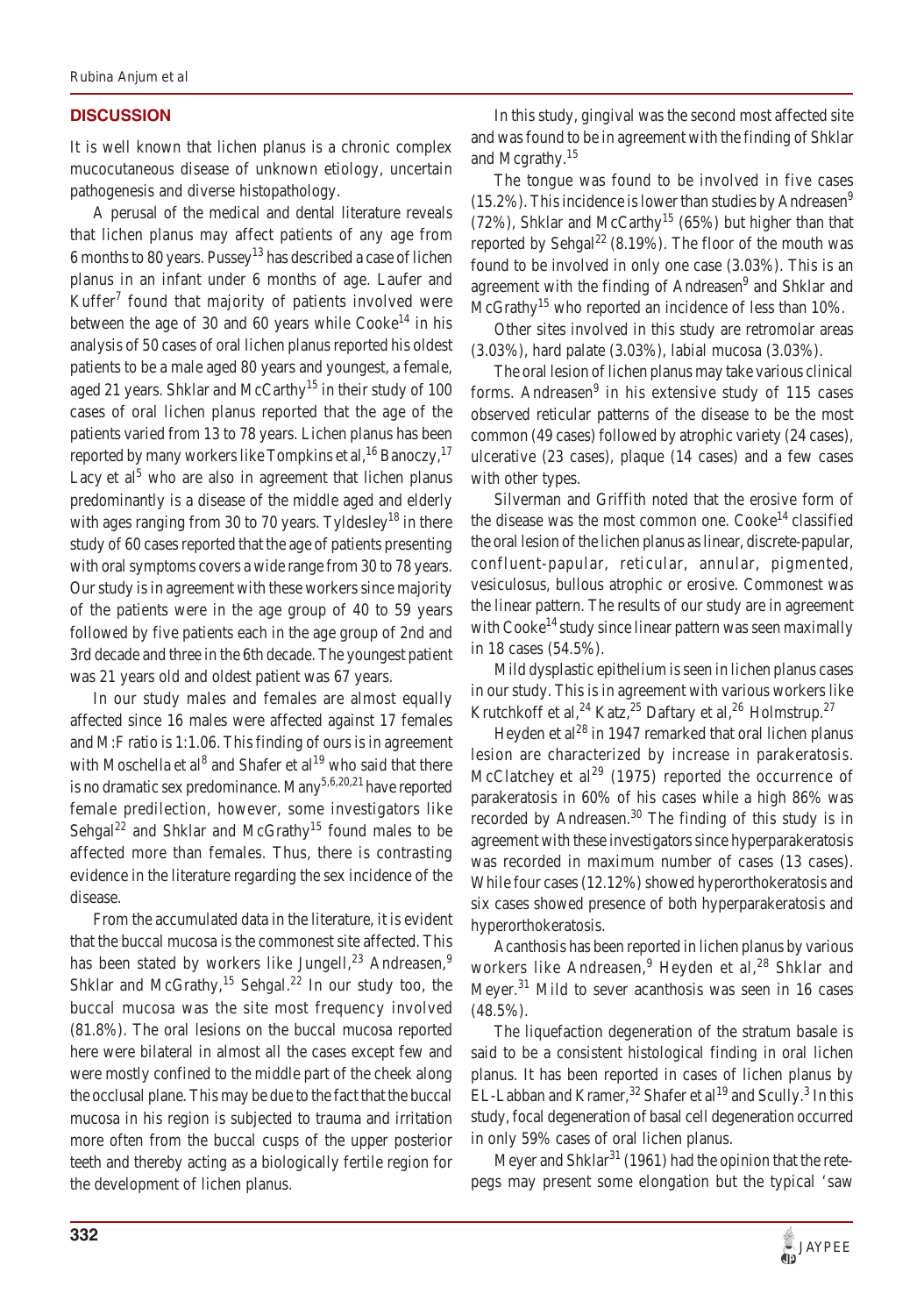toothed' configuration seen in skin lesions is usually absent in oral lesions. In this study four cases (12.1%) showed 'saw toothed' rete-pegs while five sections (15.2%) showed elongation of the pegs. Broad and blunt rete-pegs were noticed in 10 sections (30.3%) while generalized flattening was noticed in seven section (21.2%) and two sections showed normal rete-pegs.

Komori et al<sup>33</sup> (1986) noticed the extreme thinning for the basement membrane in area where the inflammatory cells infiltrated the subepithelial connective tissue. Hashimoto et  $al<sup>34</sup>$  have also observed disruption of the basement membrane by the immigrating inflammatory cells. In the present study, the changes in the character of the basement membrane have been clearly demonstrated by PAS technique. In few instances, it is presented as thick while in others it appears as a continuous thin linear configuration. Plasma cells were noticed in great numbers within the inflammatory infiltrate. Diffuse extension of the inflammatory and the presence of substantial amount of plasma cell within the infiltrate are said to be disqualifying feature of lichen planus according to Krutchkoff et al.<sup>35</sup>

### **Probable Mechanism of Pigment in Oral Lichen Planus which is associated with Anxiety Disorder**

In this study, the melanin pigmentation was seen in the basal layer 18 section and its extension in the upper part of lamina propria was seen in 15 sections. Murti et al<sup>36</sup> reported lichen planus with pigment in 99 patients out of 117 in the Ernakulam district, Kerala, India. Ten out of the 11 oral lichen planus cases associated with pigmentation remained unchanged and they suggest that pigmentation may be reactive rather than suggestive of impending resolution of the lesion. In our study number of patients showing pigmentation are 23 (69.7%) out of 33 patients, 30.3% did not show any pigmentation.

A relationship of lichen planus with stress and anxiety has often been quoted and neurogenic basis suggested. Wilson<sup>1</sup> considered that lichen planus was associated with hysteria, anxiety or depression. Andreasen et al<sup>9</sup> found that 47% of patients gave a history reported that there is statistically significant difference in mental disturbance between oral lichen planus. McCartan $37$  reported that the sample profile showed slight tendency toward anxiety. Our study is also in agreement with these workers as 32 patients out of 33 patients (16 males and 16 females) gave history of anxiety (96.97%). Only one female patient (3.03%) did not show anxiety disorder.

In our study, we are relating pigmentation of the oral lichen planus with the anxiety disorders. It has been reported that GABA imbalance occurs in brain tissue during stress

and anxiety. The anxiety drugs potentiate the neural inhibition that is mediated by GABA. Although possible action that lead to increased release of GABA cannot be excluded but it potentiate the action of GABA on neuron at all levels of neuraxis. As a result of the detection and characterization of specific binding sites for antianxiety, a substance body of biochemical evidence has accumulated that suggest a close molecular association between the sites of action GABA and the antianxiety drugs. This imbalance of GABA which occurs in anxiety disorder in all probability pass through cranial nerve and excites the production of melanocytes, this results in excessive deposition of pigmentation in oral lichen planus.

Ralf Dammer et al<sup>38</sup> suggested that Schwann cells and melanocytes are both neural crest derived and are somewhat difficult to distinguish by means of immunohistochemistry. If there is severe reaction of GABA, then lymphocytes which are accumulated in the connective tissue destroy the melanocytes resulting into erosive planus. Hence, in erosive lichen planus there is no pigmentation. In case of bullous lichen planus the occurrence of which is about 0.5% of total oral lichen planus cases, the irritation of the acid is so severe that it destroys the nerve cell similar to neurotropic virus, resulting into bullae formation.

Further elaborate studies about pigmentation in oral lichen planus should be carried out to confirm our hypothesis.

# **CONCLUSION**

Majority of the patients affected are in their 4th and 5th decade. The characteristic triad of histopathological features of lichen planus includes hyperkeratosis, liquefaction degeneration of stratum basale and subepithelial band of chronic inflammatory cells. Lichen planus is related to anxiety as predisposing factor. Due to excitation of melanocytes lichen planus are seen with pigmentation.

#### **REFERENCES**

- 1. Wilson E. On lichen planus. J Cut Med Dis Skin 1896;3: 117-32.
- 2. Vincent SD, Fotos PG, Basker KA, Williams TP. Oral lichen planus. The clinical, historical and therapeutic features of 100 cases. Oral Surg Oral Med Oral Pathol 1990;70:165-71.
- 3. Scully C, El-Kom. Lichen planus: A review and update on pathogenesis. J Oral Pathol 1985;141:431-58.
- 4. Lundstorm T. Serum immunoglobulins and antibodies in patients with oral lichen planus. Int J Oral Surg 1983;12:274.
- 5. Lacy MF, Reade PC, Hay KD. Lichen planus: A theory of pathogenesis. Oral Surg Oral Med Oral Pathol 1983;56:521.
- 6. Little EG. Lichen planus. J Cutan Dis 1919;37:639-70.
- 7. Laufer J, Kuffer R. Lichen plan buccal. Revue de Stomatologic 1971;72:214.